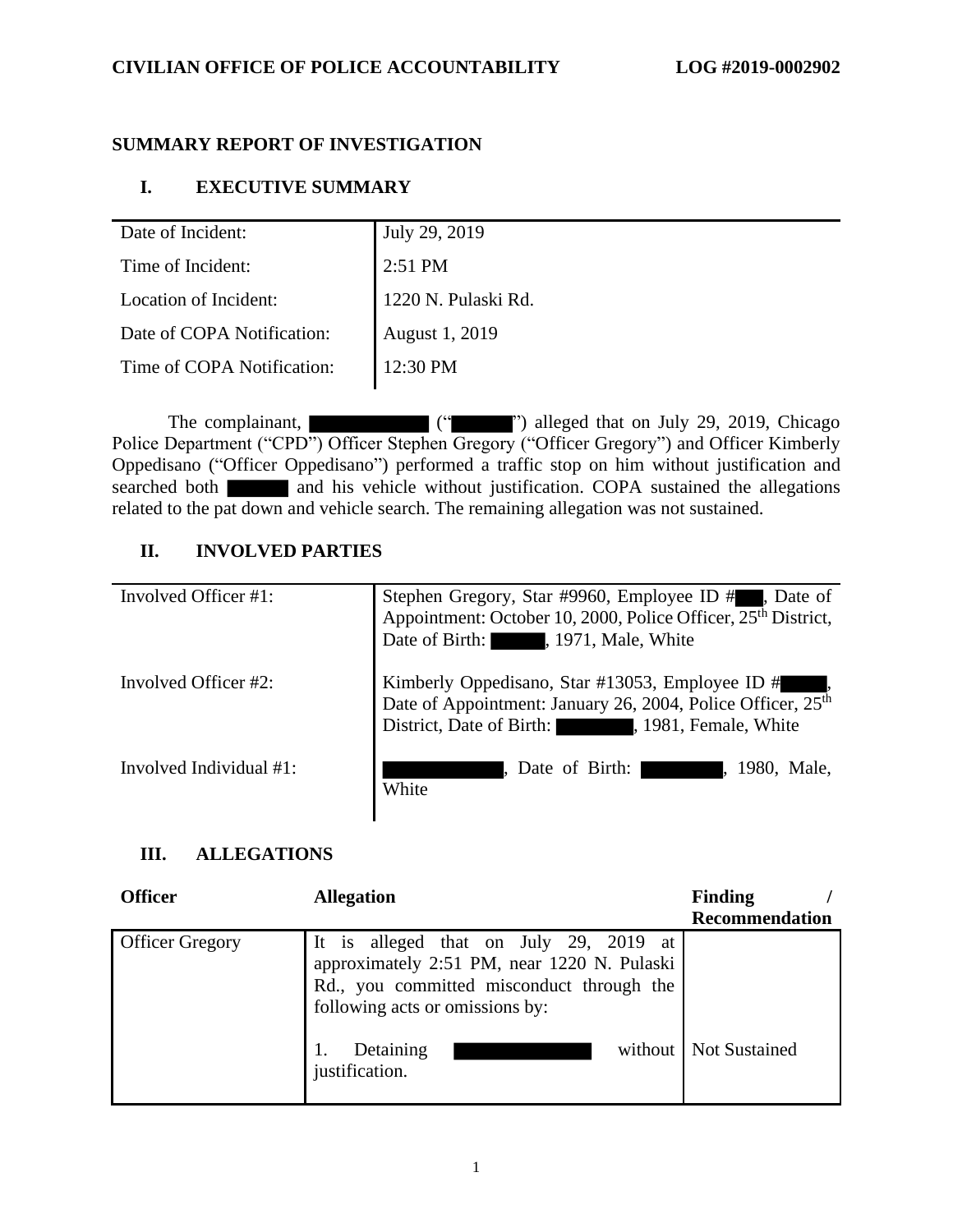|                           | 2. Performing a pat-down on<br>without justification.                                                                                                                                                     | Sustained / 10-<br>Day Suspension |
|---------------------------|-----------------------------------------------------------------------------------------------------------------------------------------------------------------------------------------------------------|-----------------------------------|
|                           | 3. Searching inside<br>'s vehicle<br>without justification.                                                                                                                                               | Sustained / 10-<br>Day Suspension |
| <b>Officer Oppedisano</b> | alleged that on July 29, 2019<br>It is<br>at<br>approximately 2:51 PM, near 1220 N. Pulaski<br>Rd., you committed misconduct through the<br>following acts or omissions by:<br>without<br>Detaining<br>1. | <b>Not Sustained</b>              |
|                           | justification.<br>2. Performing a pat-down on Joseph Petruzzi<br>without justification.                                                                                                                   | Sustained / 10-<br>Day Suspension |
|                           | 's vehicle<br>3. Searching inside<br>without justification.                                                                                                                                               | Sustained / 10-<br>Day Suspension |

# **IV. APPLICABLE RULES AND LAWS**

#### Rules

1. **Rule 2**: Prohibits any action or conduct which impedes the Department's efforts to achieve its policy and goals or brings discredit upon the Department.

2. **Rule 6**: Prohibits disobedience of an order or directive, whether written or oral.

Special Orders

1. **S04-13-09**: Investigatory Stop System.

Federal Laws

1. **Fourth Amendment to the United States Constitution**: Guarantees protection from unlawful arrest and unreasonable search and seizure to all persons in this country.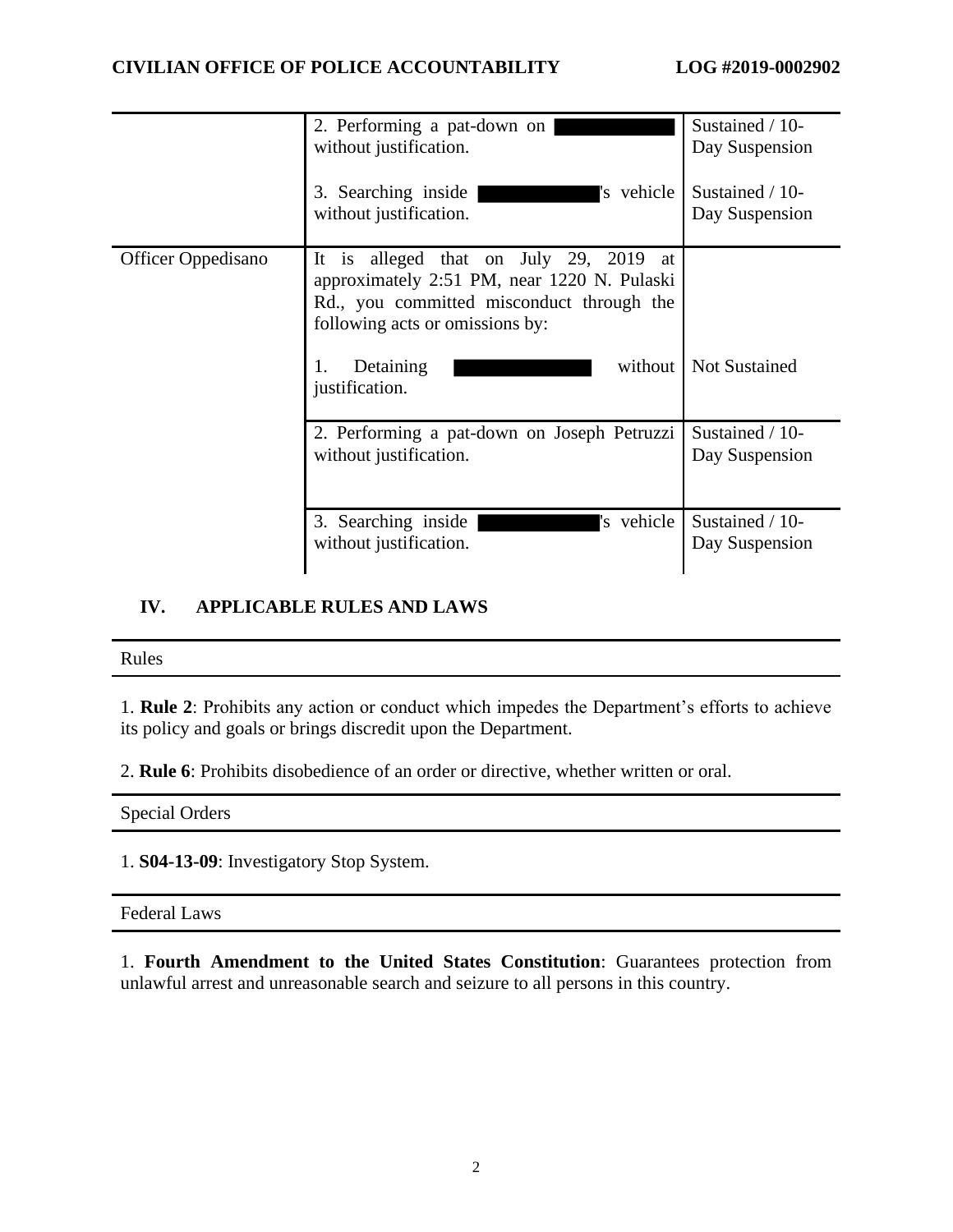$($ " $)$ <sup>2</sup>

## **V. INVESTIGATION <sup>1</sup>**

#### **a. Interviews**

COPA interviewed on August 6, 2019. told COPA investigators that on June 29, 2019, drove past an unmarked SUV and pulled over as soon as the officers turned on their lights. **removed a cellphone from his pocket (but he could not get it to work)**, put it on his arm rest, and took out a second phone to record. Per , he had removed his seatbelt after he stopped his car, so he could remove his phones from his pocket. Officer Gregory asked for his license, and complied. Officer Gregory asked why he bent down towards the passenger's seat and responded that he does not "answer questions."<sup>3</sup> Officer Gregory unlocked the door thru the window, opened the door, asked to exit, and related that may have a gun under the seat. Officer Oppedisano opened the passenger door and instructed to exit. complied. Officer Gregory grabbed the back of 's shirt and attempted to search 's pockets, but stopped the officer. The officer performed a pat down and detained **.** Officer Oppedisano searched the seat, the front console, and possibly the center console. got his insurance information from his car, but Officer Oppedisano related it was not valid. When pointed out it was not expired, Officer Oppedisano took the insurance, which was in a plastic cover, and threw it at **interest**'s throat. was issued a citation for no seat belt.

#### *Officer Stephen Gregory ("Officer Gregory")<sup>4</sup>*

COPA interviewed Officer Gregory on February 4, 2020. Officer Gregory told COPA investigators he was aware that this incident was documented on YouTube, but he had not watched it. He continued to explain that On July 29, 2019, Officer Gregory was on patrol with Officer Oppedisano when they stopped for not wearing a seatbelt. Per Officer Gregory, "When I pulled him over, I observed him lean his entire body over to underneath the passenger seat. I observed him lean over to the passenger side, or the floorboard, you could say." <sup>5</sup> This led Officer Gregory to believe was trying to hide a weapon."<sup>6</sup> Officer Gregory observed no additional factors that contributed to this belief. was asked out of his car so that he could not access a possible weapon in his vehicle. Officer Gregory performed a pat down to check for weapons and denied going inside  $\blacksquare$  's pockets. Officers Jurisic and Alvarado happened to drive by and stopped.

 $1$  COPA conducted a thorough and complete investigation. The following is a summary of the material evidence gathered and relied upon in our analysis.

 $^{2}$  Atts. 17 & 18

<sup>&</sup>lt;sup>3</sup> Approximately 8:57 minute mark of  $\blacksquare$  's COPA interview (Att. 17 & 18).

<sup>4</sup> Atts. 27 & 29

 $5$  Att. 29, Page 7, Lines  $17 - 20$ .

 $6$  Att. 29, Page 8, Lines  $2 - 3$ .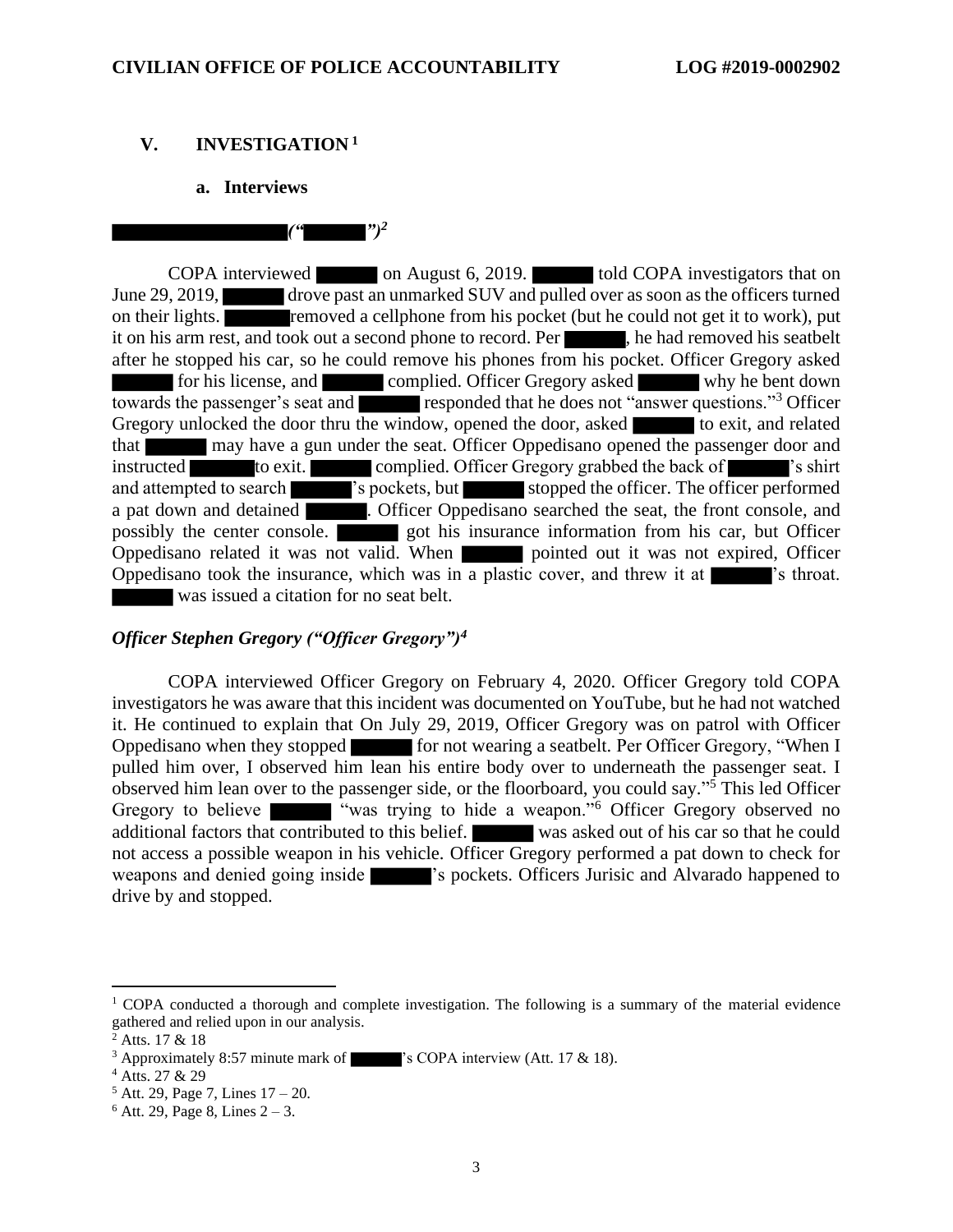#### *Officer Kimberly Oppedisano ("Officer Oppedisano")<sup>7</sup>*

COPA interviewed Officer Oppedisano on February 4, 2020. Officer Oppedisano was aware that a video of the incident was available on Facebook and YouTube but had not seen the posts. Officer Oppedisano told COPA investigators that on July 29, 2019, she and her partner were on routine patrol and pulled over after observing him driving without a seatbelt. was asked out of the vehicle because the officers, "observed Joseph Petruzzi bend all the way over, down towards the passenger's side floorboard, and for my safety and my partner's safety, we wanted him out of the car to see if he had concealed a weapon or something that could hurt us."<sup>8</sup> Officer Oppedisano related that 's leaning over was the only factor that caused her to think could have a weapon. Officer Oppedisano searched **'s**'s car in the "front passenger" side floor, the floorboard under the seat where I observed his body disappear to, and I believe I also opened the center console and maybe the glove compartment. Just where he -- what he had accessible in his reach."<sup>9</sup> Per Officer Oppedisano, at first she confused the effective date and the expiration date on  $\blacksquare$  's insurance. She denied throwing  $\blacksquare$  's insurance at him and related she "flipped it back into the car."<sup>10</sup>

#### **b. Digital Evidence<sup>11</sup>**

#### *'s Videos<sup>12</sup>*

 shared his cell phone videos with COPA. COPA also located videos pertaining to this incident on a YouTube page titled, "Disorderly Product News."<sup>13</sup> The cell phone video began while was in the driver's seat and Officer Gregory was at the driver's side window. Officer Gregory asked what he "put under the seat."<sup>14</sup> handed the officer his driver's license and related that he does not answer questions. After Officer Gregory opened the driver's door and asked out of the car, stated he was reaching towards his phone. Officer Gregory related that may have been hiding a weapon and should have been wearing a seatbelt. Officer Oppedisano was also ordered out of the vehicle. exited his car and complained about both Officer Gregory's pat-down and Officer Oppedisano search of the car's front passenger area when the recording stopped. When recording resumed, was back in the driver's seat. **announced his insurance was valid, as Officer Oppedisano was reading** a document. Officer Oppedisano then tossed the document towards and stated, "There you go sir."<sup>15</sup> began yelling at Officer Oppedisano, who had returned to her squad car, and the recording ended.  $\blacksquare$  's cell footage began a third time while he was speaking with

<sup>7</sup> Atts. 30 & 31

 $8$  Att. 31, Page 8, Lines  $3 - 8$ .

 $9$  Att. 31, Page 9, Lines  $9 - 14$ .

<sup>10</sup> Att. 31, Page 10, Line 6.

<sup>&</sup>lt;sup>11</sup> Police Observation Device ("POD") video footage (Atts.  $33 - 35$ ) requested for the present investigation did not capture 's traffic stop on July 29, 2019.

<sup>&</sup>lt;sup>12</sup> Atts. 36 & 38

<sup>13</sup> <https://www.youtube.com/channel/UCdlta1bSZw9NsGwSsuoZoIg/featured>

<sup>14</sup> Approximately 0:20 minute mark of videos titled "Part 1 CPD Oppedisano" and "THESEATBELTSAGAPart13CHICAGOPOLICE." (Atts. 36 & 38)

<sup>&</sup>lt;sup>15</sup> Approximately 0:23 minute mark of video titled, "Part 2 CPD Ofc. Oppedisano filmed on another camera." (Att. 36)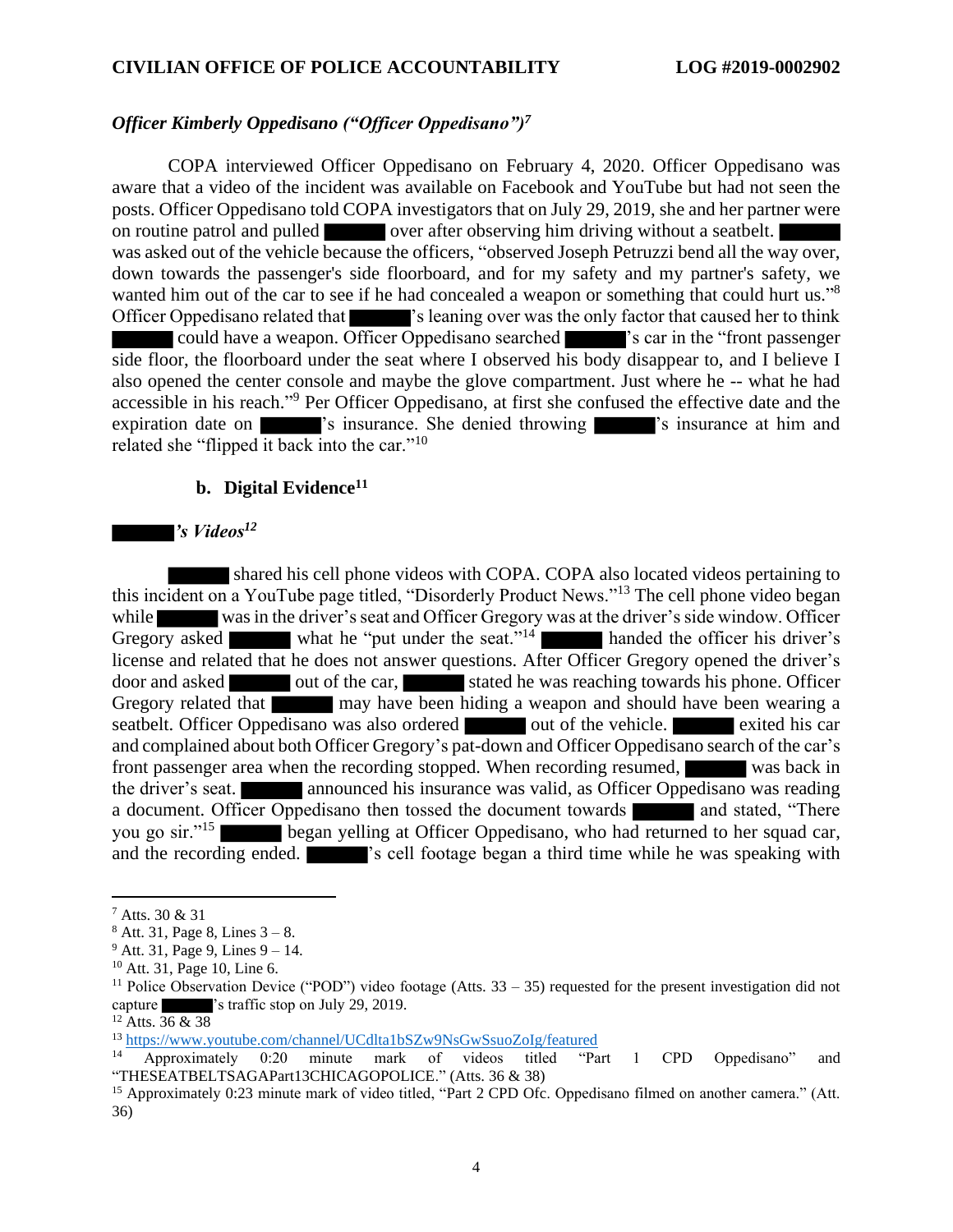Officer Victor Alvarado ("Officer Alvarado") and Officer Matej Jurisic ("Officer Jurisic"). expressed that the officers stopped him because he was white and driving in a black neighborhood. Officer Gregory told he worked out of Grand and Central before giving tickets. continued shouting at the officers before driving off and terminating his cell recording.

## *Body Worn Camera ("BWC") & In Car Camera ("ICC")<sup>16</sup>*

#### *Officer Gregory, Officer Oppedisano, Officer Alvarado, and Officer Jurisic*

Officer Oppedisano approached on the passenger's side, and Officer Gregory on the driver's side. was holding a cellphone and Officer Gregory asked for his license. Officer Oppedisano asked her partner why had leaned over and related she wanted out of the car. Officer Gregory also questioned why had leaned towards the passenger seat, and he asked if was hiding a weapon. handed Officer Gregory his driver's license and responded that he does not answer questions. Officers Alvarado and Jurisic arrived as was asked out of the car. briefly argued and when Officer Gregory stated needed to wear a seatbelt, responded, "Okay, so write me up a ticket for the seatbelt."<sup>17</sup> exited and put his hands on his vehicle. Officer Gregory began a pat-down, and Officer Oppedisano entered the vehicle and looked around the front-passenger area. While not seen, noises in Officer Oppedisano's BWC suggested she opened at least one compartment.<sup>18</sup> The officers asked for insurance, and retrieved it from his vehicle. Before doing so, argued that the search was excessive for a seatbelt violation.<sup>19</sup> **handed** Officer Oppedisano something, and she stated his insurance was expired. pointed out she was reading the effective date. Officer Oppedisano then tossed the proof of insurance into 's car and returned to the squad car with Officer Gregory. Officer Oppedisano wrote a citation for and remained in the squad car, while Officers Jurisic and Alvarado stayed with  $\blacksquare$ . remained upset and was shouting. Officer Gregory returned the  $\blacksquare$  's car and gave his citation(s).

ICC from Officers Jurisic and Alvarado showed the end of  $\blacksquare$  's police encounter.<sup>20</sup> Officer Gregory and Officer Alvarado stood nearby while Officer Gregory spoke with . After all three officers returned to their respective cars, exited his vehicle and apparently recorded and/or photographed Officer Oppedisano and Officer Gregory's car before returning to his vehicle. Both police cars then drove off.

#### **c. Physical Evidence**

No relevant physical evidence was identified in association with the present investigation.

<sup>&</sup>lt;sup>16</sup> While COPA submitted its own request for BWC and in car camera ("ICC") video footage, provided COPA with copies of BWC from Officer Jurisic and Officer Alvarado. **Obtained these videos through a Freedom of** Information Act ("FOIA") request, and they were also found on the "Disorderly Product News" YouTube page.

<sup>&</sup>lt;sup>17</sup> Approximately 19:53:23z time stamp of Officer Gregory's BWC. (Att. 12)

<sup>18</sup> Approximately 19:54:39z time stamp of Officer Oppedisano's BWC. (Att. 12)

<sup>&</sup>lt;sup>19</sup> Approximately 19:55:35z time stamp of Officer Oppedisano's BWC. (Att. 12)

<sup>20</sup> "Beat 2535 ICC\_20190729151220." (Att. 12)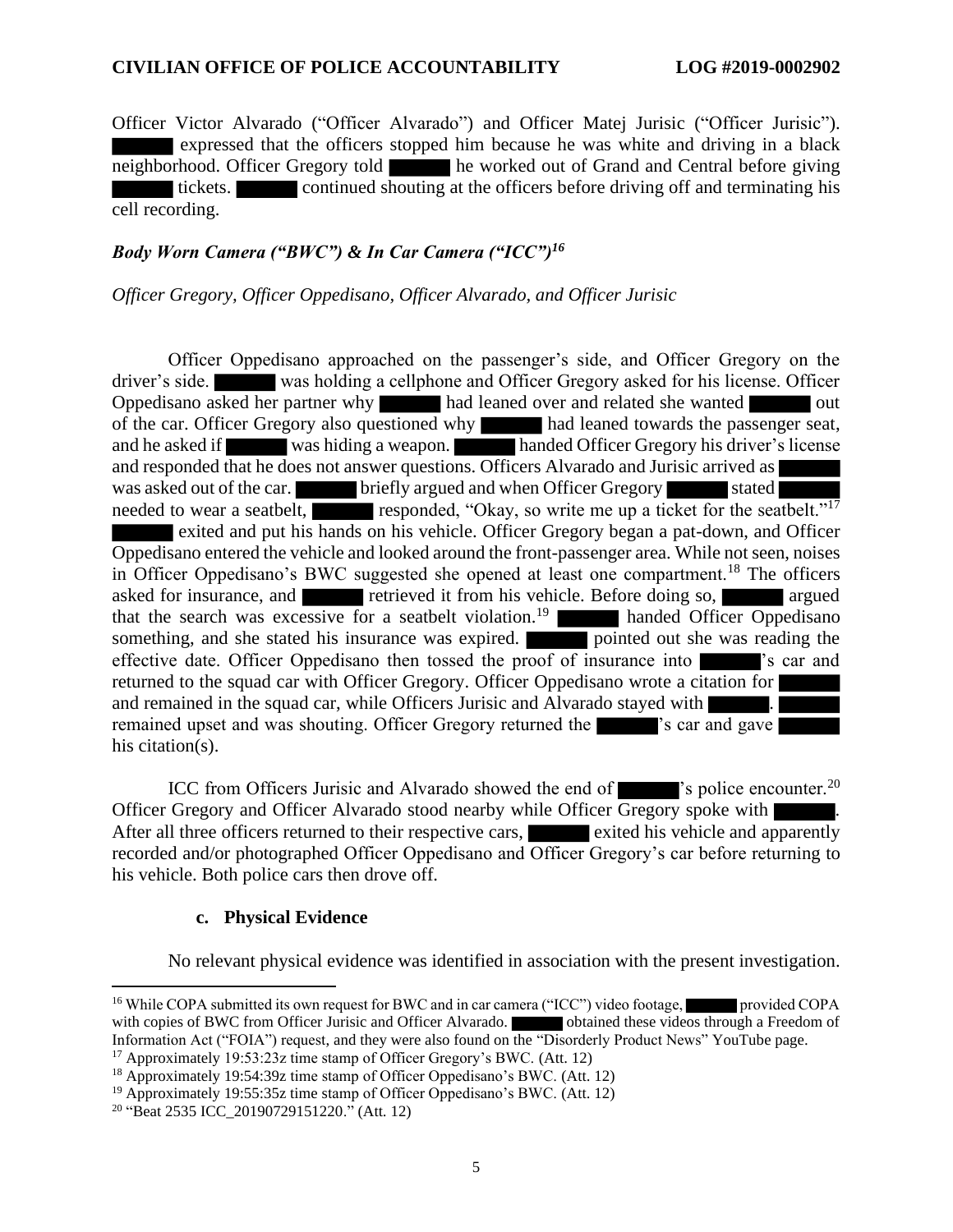## **d. Documentary Evidence**

## *Investigatory Stop Report ("ISR")* <sup>21</sup>

Officers Oppedisano and Gregory stopped 's vehicle "for driver failing to wear his seatbelt." When the officers approached the vehicle, leaned "over to the passenger side floor board." The officers suspected "was attempting to conceal a weapon," and asked him out of the car. Officer Oppedisano "performed a search under the front passenger seat which revealed no contraband." The officers performed a protective pat-down without consent. was described as "belligerent."

During his COPA interview, **provided a copy of the ISR receipt that Officers** Oppedisano and Gregory gave him.<sup>22</sup> The reason for the stop was reported as, "leaning under seat of [vehicle]."

#### *Traffic Citation<sup>23</sup>*

COPA confirmed was issued traffic citation #TU167030 by Officer Oppedisano on July 29, 2019 for failing to wear a seat belt.

#### *Event Query Report -* 24

 was subjected to a traffic stop by Beat 2562B (Officers Gregory and Oppedisano) at approximately 2:53 PM on July 29, 2019. The officer's ran  $\blacksquare$  is information, and they reported completing an ISR at about 3:04 PM.

# **VI. LEGAL STANDARD**

For each Allegation COPA must make one of the following findings:

1. Sustained - where it is determined the allegation is supported by a preponderance of the evidence;

2. Not Sustained - where it is determined there is insufficient evidence to prove the allegations by a preponderance of the evidence;

3. Unfounded - where it is determined by clear and convincing evidence that an allegation is false or not factual; or

4. Exonerated - where it is determined by clear and convincing evidence that the conduct described in the allegation occurred, but it is lawful and proper.

 $^{21}$  Att. 21

<sup>22</sup> Att. 20

<sup>&</sup>lt;sup>23</sup> Atts. 15 & 39

 $24$  Att. 13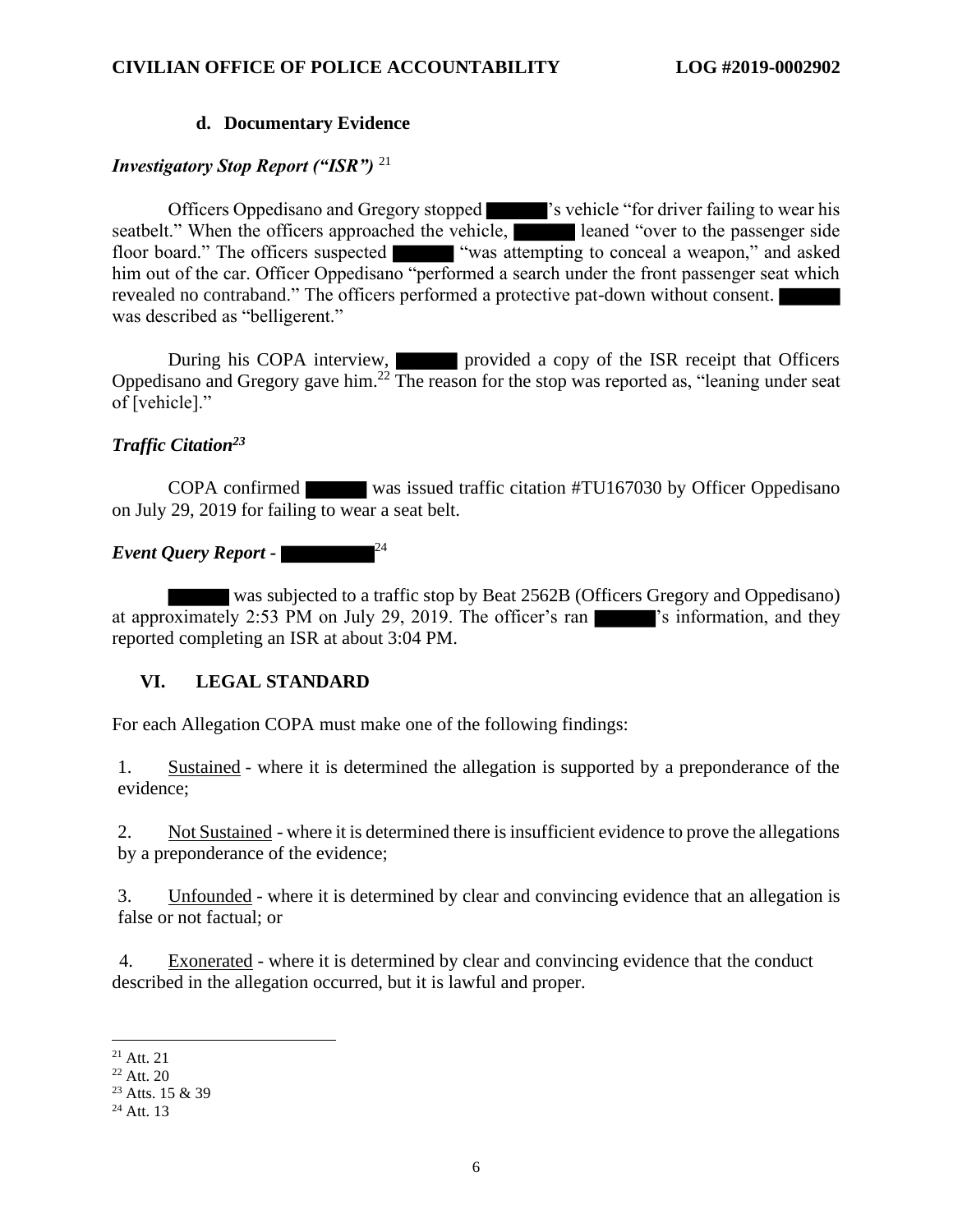A **preponderance of evidence** can be described as evidence indicating that it is **more likely than not** that the conduct occurred and violated Department policy. *See Avery v. State Farm Mutual Automobile Insurance Co.*, 216 Ill. 2d 100, 191 (2005), (a proposition is proved by a preponderance of the evidence when it has found to be more probably true than not). If the evidence gathered in an investigation establishes that it is more likely that the misconduct occurred, even if by a narrow margin, then the preponderance of the evidence standard is met.

**Clear and convincing evidence** is a higher standard than a preponderance of the evidence but lower than the "beyond-a-reasonable doubt" standard required to convict a person of a criminal offense. See *e.g.*, *People v. Coan*, 2016 IL App (2d) 151036 (2016). Clear and Convincing can be defined as a "degree of proof, which, considering all the evidence in the case, produces the firm and abiding belief that it is highly probable that the proposition . . . is true." *Id*. at ¶ 28.

#### **VII. ANALYSIS**

#### *Allegation 1*

Allegation 1 against Officer Gregory and Officer Oppedisano, that they detained without justification, is not sustained. told COPA he had his seatbelt on when he was first pulled over and took it off to retrieve his cameras after he stopped. Officer Gregory and Officer Oppedisano told on scene that they stopped him for as seatbelt violation, and they related the same in their COPA interviews and CPD documentation. Per BWC, in did not deny the seatbelt violation. Rather, he argued that a seatbelt violation did not justify Officer Oppedisano searching inside his car. However, COPA cannot determine, by that clear and convincing standard, that was not wearing his seatbelt. Conversely, the preponderance of the evidence does not suggest was wearing his seatbelt. As such, this allegation is not sustained.

#### *Allegation 2 & Allegation 3*

Allegation 2 against both officers, that they performed a pat down on without justification, is sustained. Similarly, Allegation 3, that Officer Gregory and Officer Oppedisano searched <sup>'</sup>s vehicle without justification, is sustained. CPD Special Order S04-13-09 requires an officer to "possess specific and articulable facts, combined with rational inferences from these facts, that the suspect is armed and dangerous or reasonably suspects that the person presents a danger of attack to the sworn member or others in the area," in order to perform a pat down. The reasonable articulable suspicion for the pat down provided by both officers was that leaned over as the officers approached. The question, then, is if  $\blacksquare$  's leaning motion provided sufficient reasonable articulable suspicion for a pat down and a search of his vehicle's passenger area. Neither officer reported seeing a weapon in plain view, described any behavior that suggested was a threat, or provided any additional factors that lead them to believe was armed.  $\blacksquare$  is movement of bending forward taken alone was not sufficient to give rise to reasonable articulable suspicion for a pat down or search of his car. Accordingly, both Allegation 2 and Allegation 3 are sustained.

#### **VIII. RECOMMENDED DISCIPLINE FOR SUSTAINED ALLEGATIONS**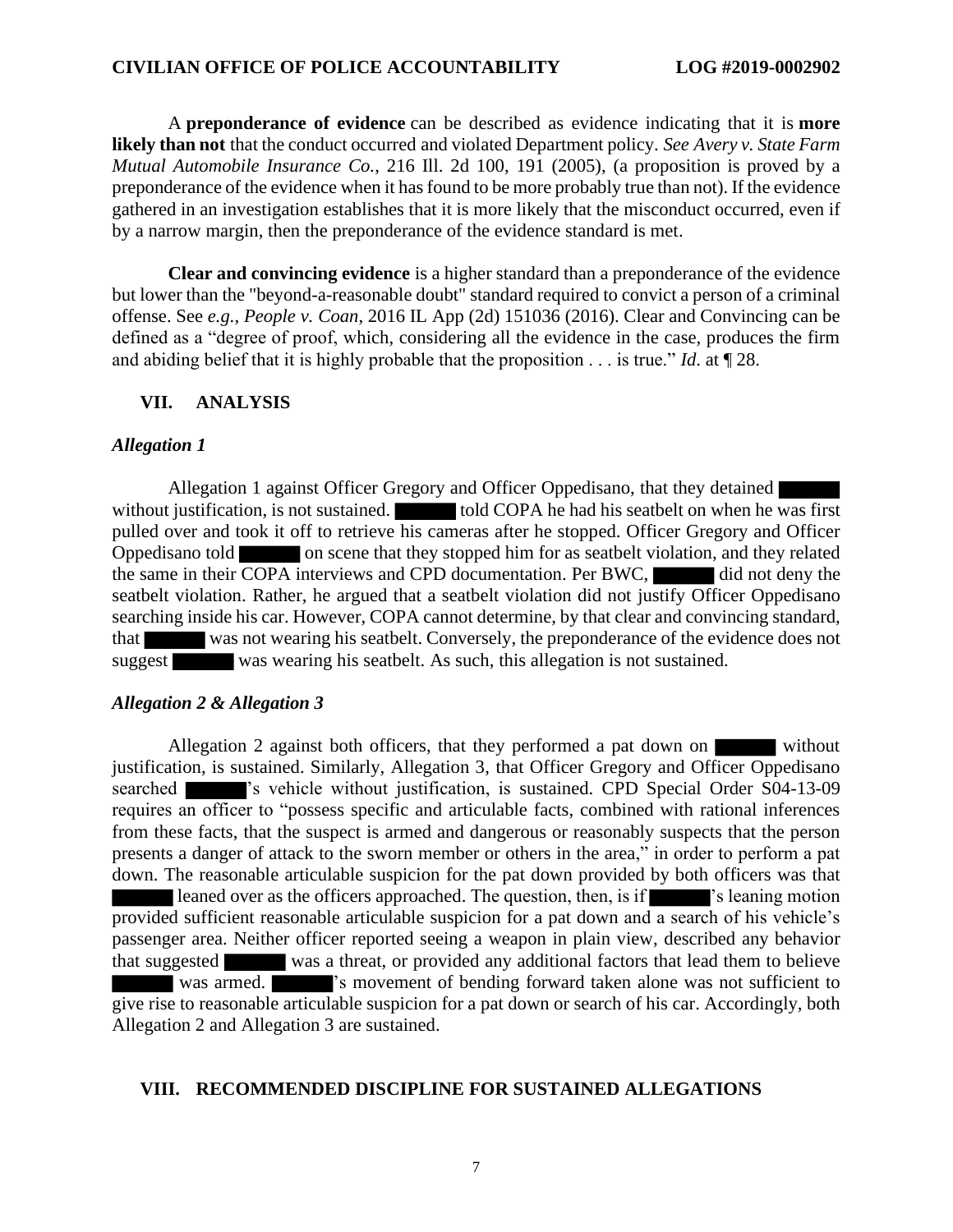## **a. Officer Stephen Gregory**

**i. Complimentary and Disciplinary History:** one (1) 2004 Crime Reduction Ribbon, one (1) 2009 Crime Reduction Award, one (1) 2019 Crime Reduction Award, five (5) Attendance Recognition Awards, seven (7) Complimentary Letters, nine (9) Department Commendations, 4 (four) Deployment Operations Center Awards, one (1) Emblem of Recognition – Appearance, eleven (11) Emblems of Recognition – Physical Fitness, twohundred and thirty-five (235) Honorable Mentions, one (1) Honorable Mention Ribbon Award, one (1) Life Saving Award, one (1) NATO Summit Service Award, one (1) Police Officer of the Month Award, one (1) Presidential Election Deployment Award, one (1) Superintendent's Honorable Mention, one (1) Traffic Stop of the Month Award. No applicable past disciplinary history.

## **ii. Recommended Penalty, by Allegation**

- 1. **Allegation No. 2**: Performing a pat-down on without justification. **10-Day Suspension**
- 2. **Allegation No. 3**: Searching inside without justification. **10-Day Suspension**

#### **b. Officer Kimberly Oppedisano**

**i. Complimentary and Disciplinary History:** one (1) 2009 Crime Reduction Award, one (1) 2019 Crime Reduction Award, five (5) Attendance Recognition Awards, five (5) Complementary Letters, seven (7) Department Commendations, four (4) Deployment Operations Center Award, nine (9) Emblems of Recognition – Physical Fitness, two-hundred (200) Honorable Mentions, one (1) Honorable Mention Ribbon Award, one (1) NATO Summit Service Award, one (1) Police Officer of the Month Award, one (1 ) Presidential Election Deployment Award 2008, one (1) Superintendent's Honorable Mention, and one (1) Traffic Stop of the Month Award.

#### **ii. Recommended Penalty, by Allegation**

- 1. **Allegation No. 2**: Performing a pat-down on without justification. **10-Day Suspension**
- 2. **Allegation No. 3**: Searching inside <sup>'s</sup> vehicle without justification. **10-Day Suspension**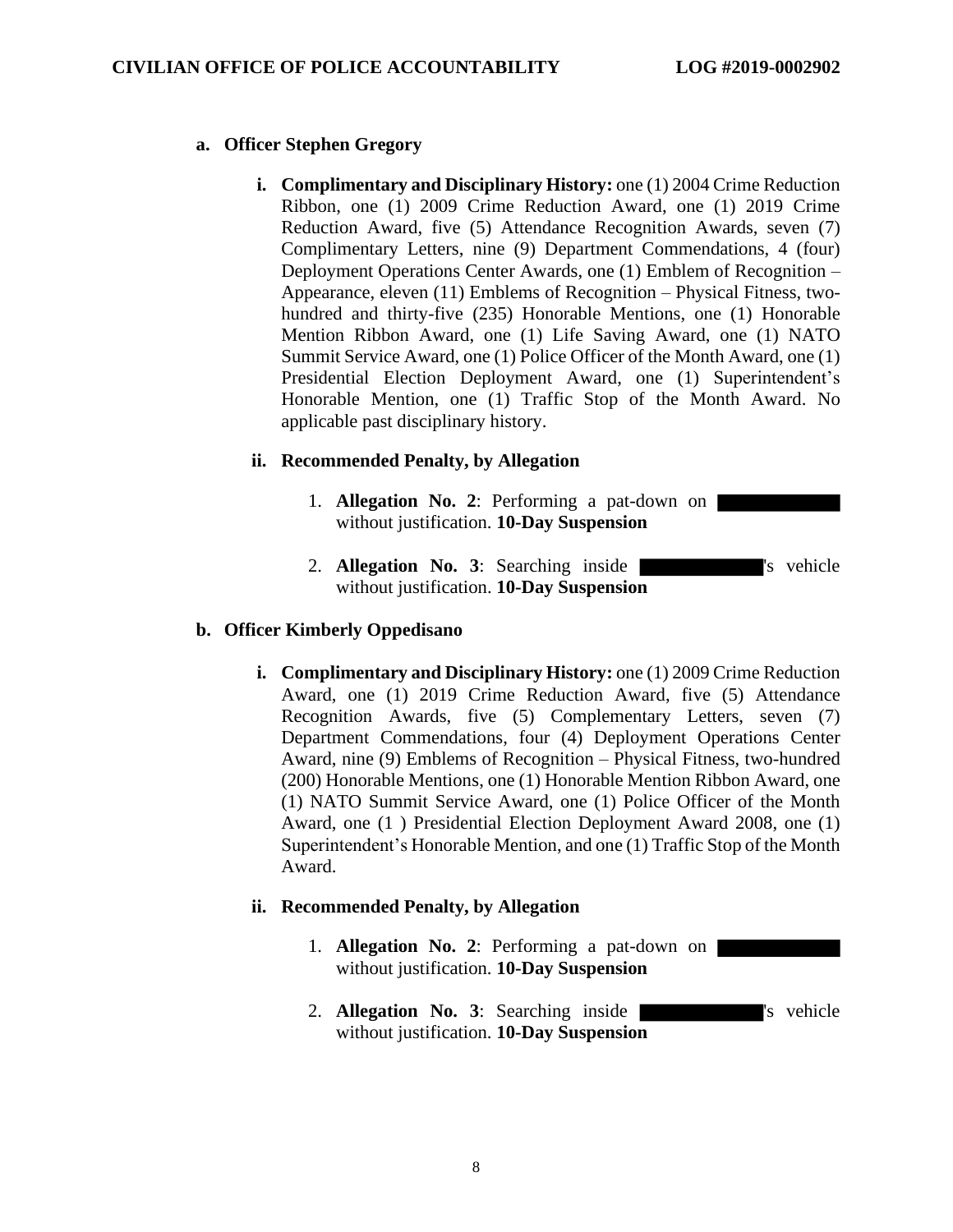# **IX. CONCLUSION**

Based on the analysis set forth above, COPA makes the following findings:

| <b>Officer</b>         | <b>Allegation</b>                                                                                                                                                        | <b>Finding</b>                    |
|------------------------|--------------------------------------------------------------------------------------------------------------------------------------------------------------------------|-----------------------------------|
|                        |                                                                                                                                                                          | <b>Recommendation</b>             |
| <b>Officer Gregory</b> | It is alleged that on July 29, 2019<br>at<br>approximately 2:51 PM, near 1220 N. Pulaski<br>Rd., you committed misconduct through the<br>following acts or omissions by: |                                   |
|                        | Detaining<br>without<br>1.<br>justification.                                                                                                                             | <b>Not Sustained</b>              |
|                        | 2. Performing a pat-down on<br>without justification.                                                                                                                    | Sustained / 10-<br>Day Suspension |
|                        | 's vehicle<br>3. Searching inside<br>without justification.                                                                                                              | Sustained / 10-<br>Day Suspension |
| Officer Oppedisano     | It is alleged that on July 29, 2019<br>at<br>approximately 2:51 PM, near 1220 N. Pulaski<br>Rd., you committed misconduct through the<br>following acts or omissions by: |                                   |
|                        | without<br>Detaining<br>1.<br>justification.                                                                                                                             | <b>Not Sustained</b>              |
|                        | 2. Performing a pat-down on<br>without justification.                                                                                                                    | Sustained / 10-<br>Day Suspension |
|                        | 's vehicle<br>3. Searching inside<br>without justification.                                                                                                              | Sustained / 10-<br>Day Suspension |

# Approved:



2/11/2021